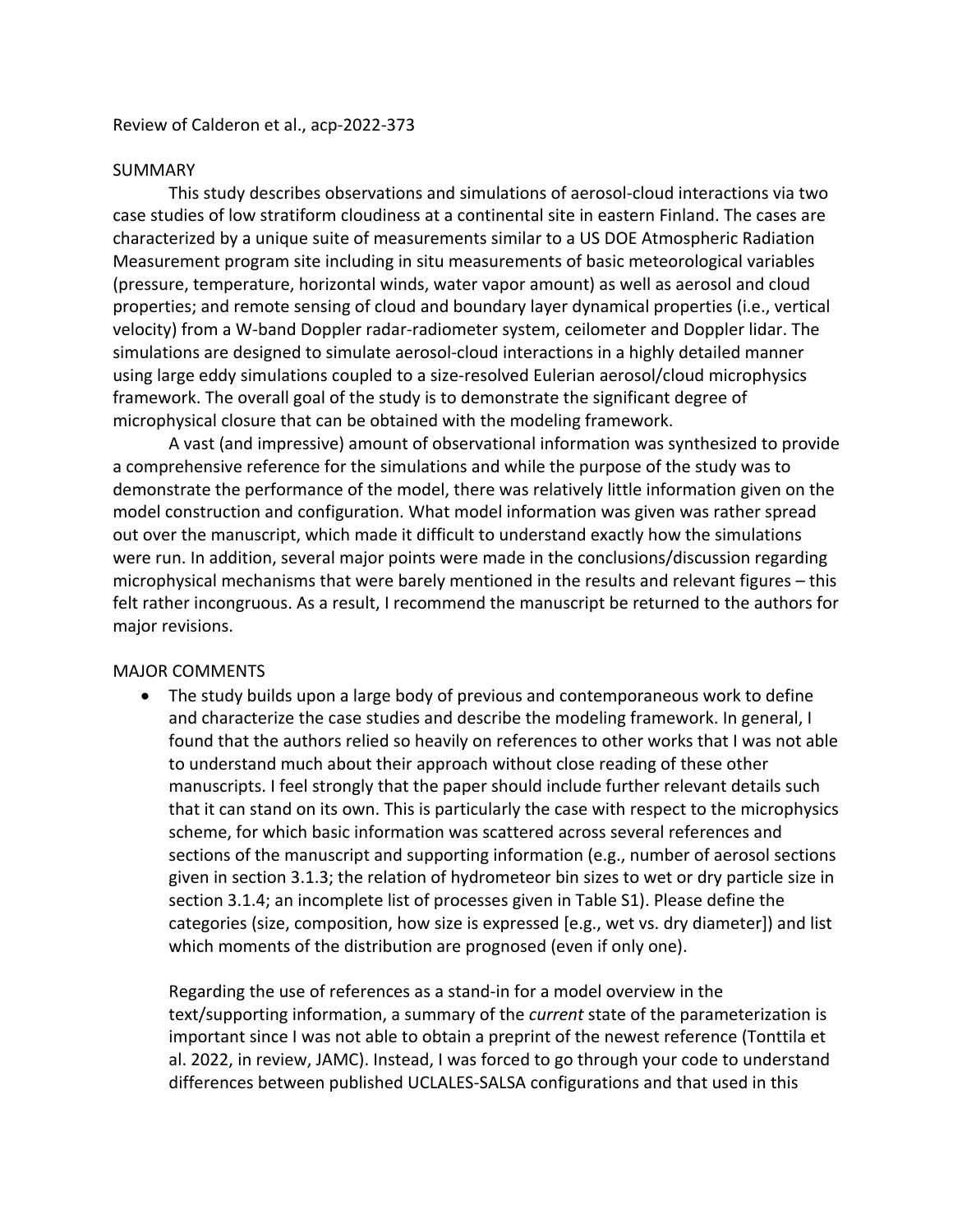paper.

• Two processes are discussed in the last few sections of the paper that I did not see mentioned anywhere earlier on:

(1) Enhancement of collisional growth via turbulence. I could not find any discussion of coupling to turbulence in previous descriptions of SALSA. The code (specifically, mo salsa coagulation kernels.F90) shows that turbulent enhancement of collisioncoalescence is tied to a hard-coded eddy dissipation rate rather than responding to local turbulence – and if my assessment of the magnitude is correct, the assumed EDR is rather high and more appropriate for shallow cumulus than stratocumulus (makes sense coming from the Chen et al. 2020 reference). It is also possible that you were discussing some other mechanism for turbulent enhancement of collision-coalescence (i.e., "turbulent fluctuations" at larger scales?), but it was not apparent from the existing discussion. Please clarify.

(2) Wet scavenging. The last sentence of the paper frames the results of this study as important for the development of wet scavenging schemes in GCMs, but there was no discussion of the impact of wet scavenging on the simulation results. This seems particularly important in the context of Case 2, where sensitivity simulations are performed with aerosol loading artificially reduced by 40% to improve agreement with the in situ drop size distribution and vertical velocity measurements. Did you test the sensitivity of your results to assumed scavenging rates? Could you obtain similar results to the "reduced aerosol loading" experiment by artificially enhancing the rate of scavenging? Given how difficult it is to directly observe scavenging, this seems like an obvious process rate that one might experiment with.

• Presentation of simulation outputs. Let me start by acknowledging: I know your primary focus is on characterizing the aerosol and cloud microphysics output, with a secondary focus on turbulence. So it makes sense that you have many figures comparing size distributions, activation curves, etc., that are difficult to view in a vertically-resolved form. Nevertheless, the lack of profile or curtain-type figures for context on the evolution of the mean thermodynamic and turbulence fields made it difficult to relate to some of the discussion in the text. Specifically, I'd like to see a couple more figures in the spirit of Figures 3 and 9 (time-height curtain plots of cloud LWC and N) for mean thermodynamic fields (temperature and moisture in whatever variables you prefer, perhaps also relative humidity) and turbulence (moments of the w distribution – variance and skewness). You spend some time talking about how the OVL values are validated by obs-model comparisons of variance and skewness, but you never show this. I would imagine that many readers are unfamiliar with the overlapping index metric, so it would be helpful to your argument to make a direct comparison with more "standard" turbulence diagnostics. This would also help with the fact that OVL must be presented on a level-by-level basis; it makes it very difficult to construct a coherent mental image of the vertical development of the turbulence.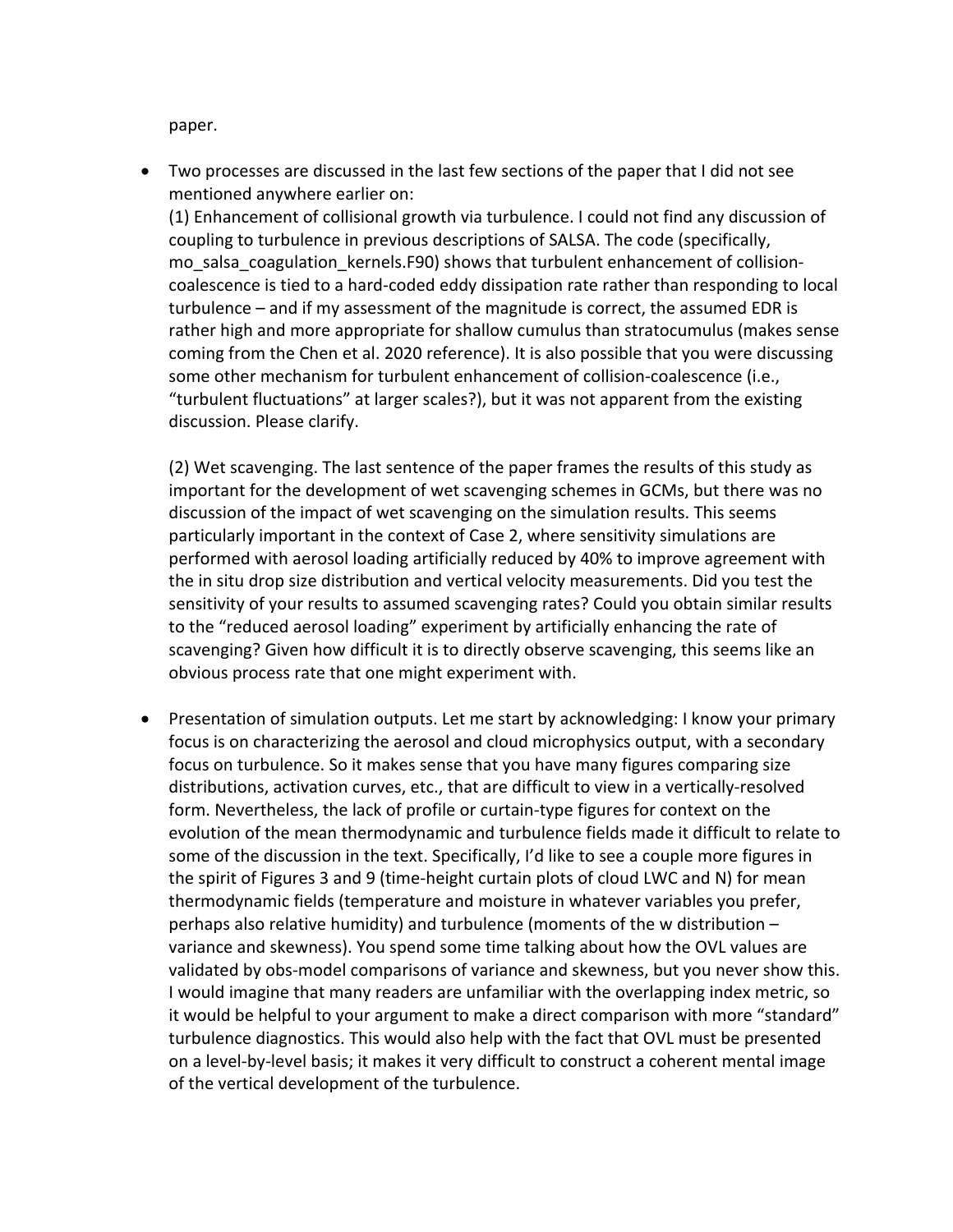### MINOR COMMENTS

# L37-39: Do your simulations match this heuristic view?

L42-43: This reference to Bougiatoti et al. (2020) is rather over-constrained since it is taken from a single aircraft field campaign over a specific continental region. Are these to be taken as typical values for the whole planet? Shouldn't this be a strong function of boundary layer forcing (surface fluxes, cloud top cooling rate, etc.)? Also, it is not clear that you are discussing respective day vs. night values because of the sentence structure.

L77-78: Other studies have looked at droplet-depletion via turbulence-microphysics interactions; e.g., Remillard et al. (2017) and Witte et al. (2019)

L100: What do you mean by "explicit" calculation? You are not simulating individual particles, so I'm not sure this is appropriate.

L105: Irradiance changes where? The surface? Top of atmosphere? This is an overly vague statement.

L119: here you say the timestepping is leapfrog, but later you say Eulerian-Lagrangian timestepping (L214) – what processes are done with which timestep?

L210: "64 by 64 points" - This is a tiny grid by modern standards. Are you able to spin up realistic turbulence with such a small domain? Also, what is the horizontal grid spacing?

L213: Re: "no significant changes in model outputs" as a function of vertical resolution – Did you compare any measures of DSD spectral width from LES with the observations? There have been several recent studies (e.g., Morrison et al. 2018; Lee et al. 2019, 2021; Witte et al. 2019) that have shown sensitivity of bin microphysics schemes to vertical grid spacing. Given your unique bin arrangement, perhaps it's the case that you arranged your bins similar to the optimal spacing described by Lee et al. (2021), i.e., a combination of linearly-spaced bins for the cloud drop regime and logarithmic bins for the collisionally-dominated regime – but it's not clear from the information you give in the text.

L305: "mass fraction values of…" – The total adds up to more than 100%, so…either go to 3 sig figs or round to reach 100%.

Figure 1 and 2: The markers for Air-Savilahti and Vehmasmäki are indistinguishable without zooming in to 500%. If z=0 is the only level at which Savilahti is displayed, the caption is sufficient to explain data provenance and I suggest you use a single marker for the observations.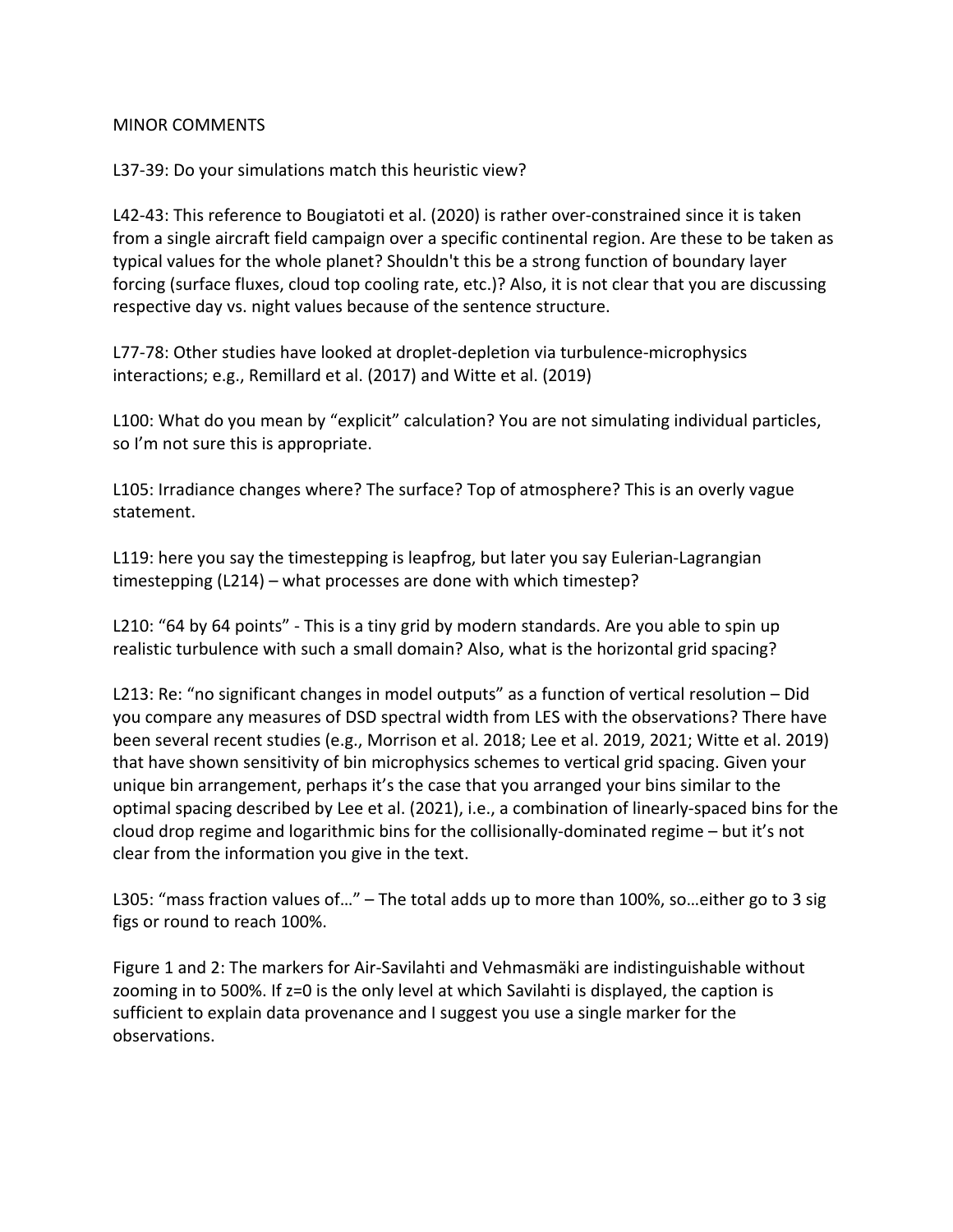Figure 3: This finding re: the increasing trend in N as a function of increased evaporation in cloud is interesting. It seems like such an intuitive consequence of the boundary layer top rising into the dry air above. Very cool.

L391: "significant degree" - Is this in the strict sense of statistical significance, or are you saying it's a large value of OVL?

L420: "moving from fog dynamics to cloud dynamics" – what do you mean? Can you be more specific? I think maybe you're talking about the same phenomenon I was musing on re: my Fig. 3 comment.

L466: what do you mean by "common bin microphysics?" What about the bins is common? The aerosol representation?

L470: "different instruments correlate to each other" -- Correlate, but do not agree. Do you "trust" FM or ICEMET more beyond D>6 µm? They differ by half an order of magnitude in N in Figure 8, although admittedly the modeled DSD has differing agreement as a function of size. Does either instrument have known counting biases in high concentration conditions? Seems like ICEMET should have improved sample volume and optics to detect large particles vs. a forward scattering-based probe.

Figure 8: Whence the secondary peak in the distribution at 20 µm? I think this is where you transition from "cloud" to "drizzle" regimes? Is this just a consequence of the dry vs. wet size difference? A real numerical artifact?

L502: "turbulence was stronger compared to the diurnal case" – isn't this the opposite of what your earlier Bougiatoti et al. (2020) reference said?

L586: compare reduced number concentrations with observed – both are closer to observed case average Nd, worth pointing this out.

L598: "cloud processing is producing larger aerosol particles" – point this out in figures! The info is there in Fig. 13, right?

L622: "but within orders of magnitude below detection limits..." – I'm confused by the word "within" here, does that mean "many" orders of magnitude? Or few? I assume the latter.

L682: Spell out the references to field campaigns, or at least give the appropriate references.

L683: MPACE also used longer-term ARM measurements

SL179-180: "cloud droplets and precipitation droplets" – without knowing these are different categories with different properties, it confusing why you would make this distinction.